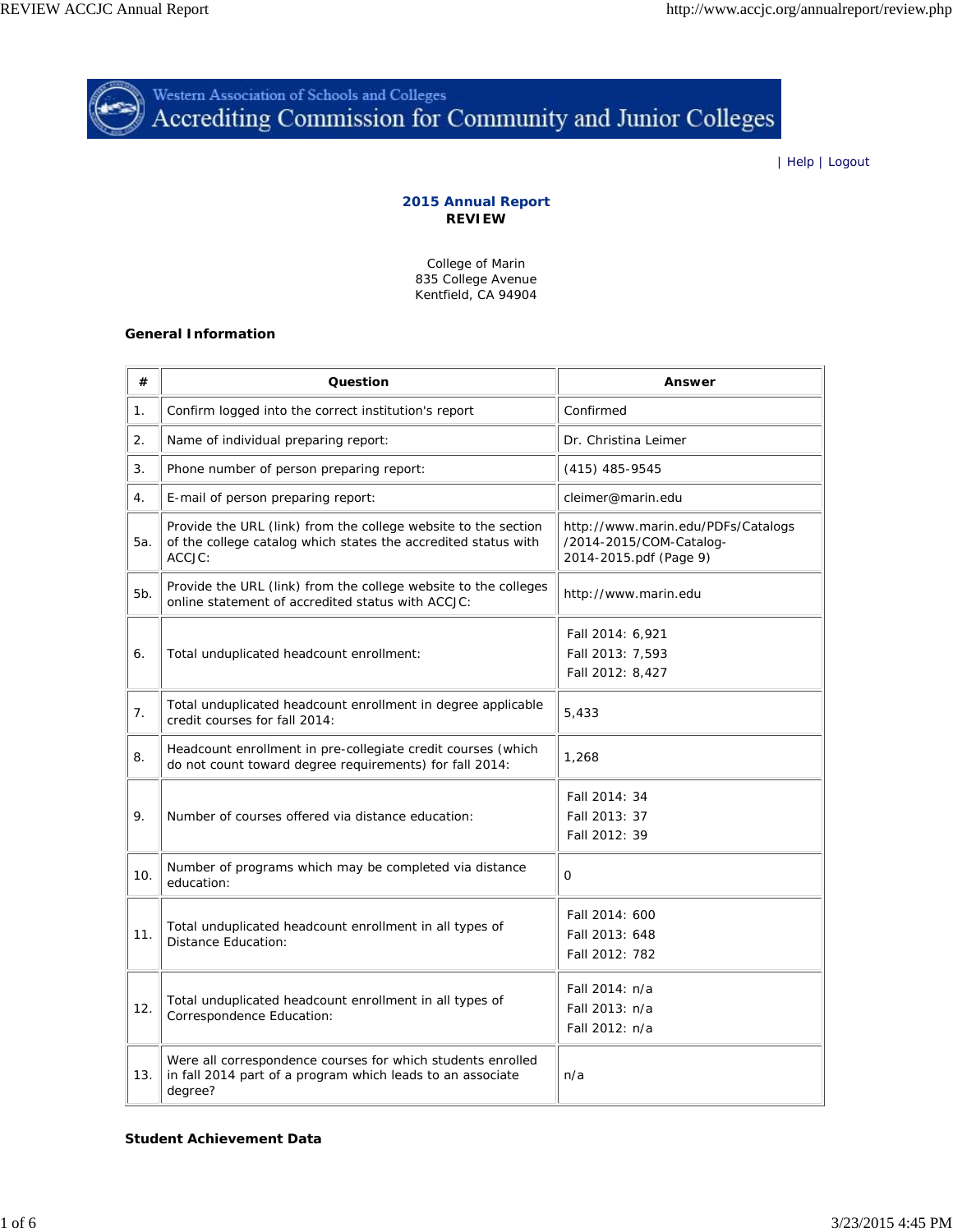| #                                                                                                                                              | Question                                                                                                                                                                                                                                                                                                                                                                                                                                                                                                                                                                                     |                                                                                                                                                                              | Answer                                                              |                                                              |     |                                    |                            |         |
|------------------------------------------------------------------------------------------------------------------------------------------------|----------------------------------------------------------------------------------------------------------------------------------------------------------------------------------------------------------------------------------------------------------------------------------------------------------------------------------------------------------------------------------------------------------------------------------------------------------------------------------------------------------------------------------------------------------------------------------------------|------------------------------------------------------------------------------------------------------------------------------------------------------------------------------|---------------------------------------------------------------------|--------------------------------------------------------------|-----|------------------------------------|----------------------------|---------|
| 14a.                                                                                                                                           | What is your Institution-set standard for successful student<br>course completion?                                                                                                                                                                                                                                                                                                                                                                                                                                                                                                           |                                                                                                                                                                              |                                                                     | 70 %                                                         |     |                                    |                            |         |
| 14b.                                                                                                                                           | semester:                                                                                                                                                                                                                                                                                                                                                                                                                                                                                                                                                                                    |                                                                                                                                                                              | Successful student course completion rate for the fall 2014<br>71 % |                                                              |     |                                    |                            |         |
|                                                                                                                                                | Institution Set Standards for program completion: While institutions may determine the measures for<br>which they will set standards, most institutions will utilize this measure as it is core to their mission. For<br>purposes of definition, certificates include those certificate programs which qualify for financial aid,<br>principally those which lead to gainful employment. Completion of degrees and certificates is to be<br>presented in terms of total numbers. Each student who receives one or more certificates or degrees in<br>the specified year may be counted once. |                                                                                                                                                                              |                                                                     |                                                              |     |                                    |                            |         |
| 15.                                                                                                                                            | If you have an institution-set standard for student completion of degrees<br>a.<br>and certificates combined, per year, what is it?                                                                                                                                                                                                                                                                                                                                                                                                                                                          |                                                                                                                                                                              |                                                                     |                                                              |     |                                    | 230                        |         |
|                                                                                                                                                | If you have separate institution-set standards for degrees, what is your<br>institution-set standard for the number of student completion of degrees,<br>b.<br>per year?                                                                                                                                                                                                                                                                                                                                                                                                                     |                                                                                                                                                                              |                                                                     |                                                              |     | 190                                |                            |         |
|                                                                                                                                                | C.                                                                                                                                                                                                                                                                                                                                                                                                                                                                                                                                                                                           | If you have separate institution-set standards for certificates, what is your<br>institution-set standard for the number of student completion of<br>certificates, per year? |                                                                     |                                                              |     |                                    | 40                         |         |
| 16a.                                                                                                                                           |                                                                                                                                                                                                                                                                                                                                                                                                                                                                                                                                                                                              | Number of students (unduplicated) who received a certificate<br>or degree in the 2013-2014 academic year:                                                                    |                                                                     |                                                              | 328 |                                    |                            |         |
| 16b.                                                                                                                                           |                                                                                                                                                                                                                                                                                                                                                                                                                                                                                                                                                                                              | Number of students who received a degree in the 2013-2014<br>academic year:                                                                                                  |                                                                     |                                                              | 255 |                                    |                            |         |
| 16с.                                                                                                                                           | Number of students who received a certificate in the<br>2013-2014 academic year:                                                                                                                                                                                                                                                                                                                                                                                                                                                                                                             |                                                                                                                                                                              |                                                                     |                                                              | 76  |                                    |                            |         |
| 17a.                                                                                                                                           | If your college has an institution-set standard for the number<br>of students who transfer each year to 4-year<br>colleges/universities, what is it?                                                                                                                                                                                                                                                                                                                                                                                                                                         |                                                                                                                                                                              |                                                                     | 180                                                          |     |                                    |                            |         |
| 17b.                                                                                                                                           | Number of students who transferred to 4-year<br>393<br>colleges/universities in 2013-2014:                                                                                                                                                                                                                                                                                                                                                                                                                                                                                                   |                                                                                                                                                                              |                                                                     |                                                              |     |                                    |                            |         |
| 18a.                                                                                                                                           | Does the college have any certificate programs which are not<br>Yes<br>career-technical education (CTE) certificates?                                                                                                                                                                                                                                                                                                                                                                                                                                                                        |                                                                                                                                                                              |                                                                     |                                                              |     |                                    |                            |         |
| 18b.                                                                                                                                           | If yes, please identify them:                                                                                                                                                                                                                                                                                                                                                                                                                                                                                                                                                                |                                                                                                                                                                              |                                                                     | Natural History (designed for elementary<br>school teachers) |     |                                    |                            |         |
| 19a.                                                                                                                                           | Number of career-technical education (CTE) certificates and<br>degrees:                                                                                                                                                                                                                                                                                                                                                                                                                                                                                                                      |                                                                                                                                                                              |                                                                     |                                                              | 47  |                                    |                            |         |
| 19b.                                                                                                                                           | Number of CTE certificates and degrees which have identified<br>technical and professional competencies that meet<br>employment standards and other standards, including those<br>for licensure and certification:                                                                                                                                                                                                                                                                                                                                                                           |                                                                                                                                                                              |                                                                     |                                                              | 47  |                                    |                            |         |
| 19c.                                                                                                                                           | Number of CTE certificates and degrees for which the<br>institution has set a standard for licensure passage rates:                                                                                                                                                                                                                                                                                                                                                                                                                                                                          |                                                                                                                                                                              |                                                                     |                                                              | 5   |                                    |                            |         |
| 19d.                                                                                                                                           | Number of CTE certificates and degrees for which the<br>institution has set a standard for graduate employment rates:                                                                                                                                                                                                                                                                                                                                                                                                                                                                        |                                                                                                                                                                              |                                                                     | 3                                                            |     |                                    |                            |         |
| 2012-2013 examination pass rates in programs for which students must pass a licensure examination in<br>order to work in their field of study: |                                                                                                                                                                                                                                                                                                                                                                                                                                                                                                                                                                                              |                                                                                                                                                                              |                                                                     |                                                              |     |                                    |                            |         |
| 20.                                                                                                                                            |                                                                                                                                                                                                                                                                                                                                                                                                                                                                                                                                                                                              | Program                                                                                                                                                                      | <b>CIP Code</b><br>4 digits<br>(##.##)                              | Examination                                                  |     | Institution<br>set standard<br>(%) | <b>Pass Rate</b><br>$(\%)$ |         |
|                                                                                                                                                |                                                                                                                                                                                                                                                                                                                                                                                                                                                                                                                                                                                              | 2013 EMT                                                                                                                                                                     | 51.09                                                               | national                                                     |     |                                    | 80 %                       | 75 %    |
|                                                                                                                                                |                                                                                                                                                                                                                                                                                                                                                                                                                                                                                                                                                                                              | 2014 RN                                                                                                                                                                      | 51.38                                                               | national                                                     |     | 81.78 %                            |                            | 95.08 % |
|                                                                                                                                                |                                                                                                                                                                                                                                                                                                                                                                                                                                                                                                                                                                                              |                                                                                                                                                                              |                                                                     |                                                              |     |                                    |                            |         |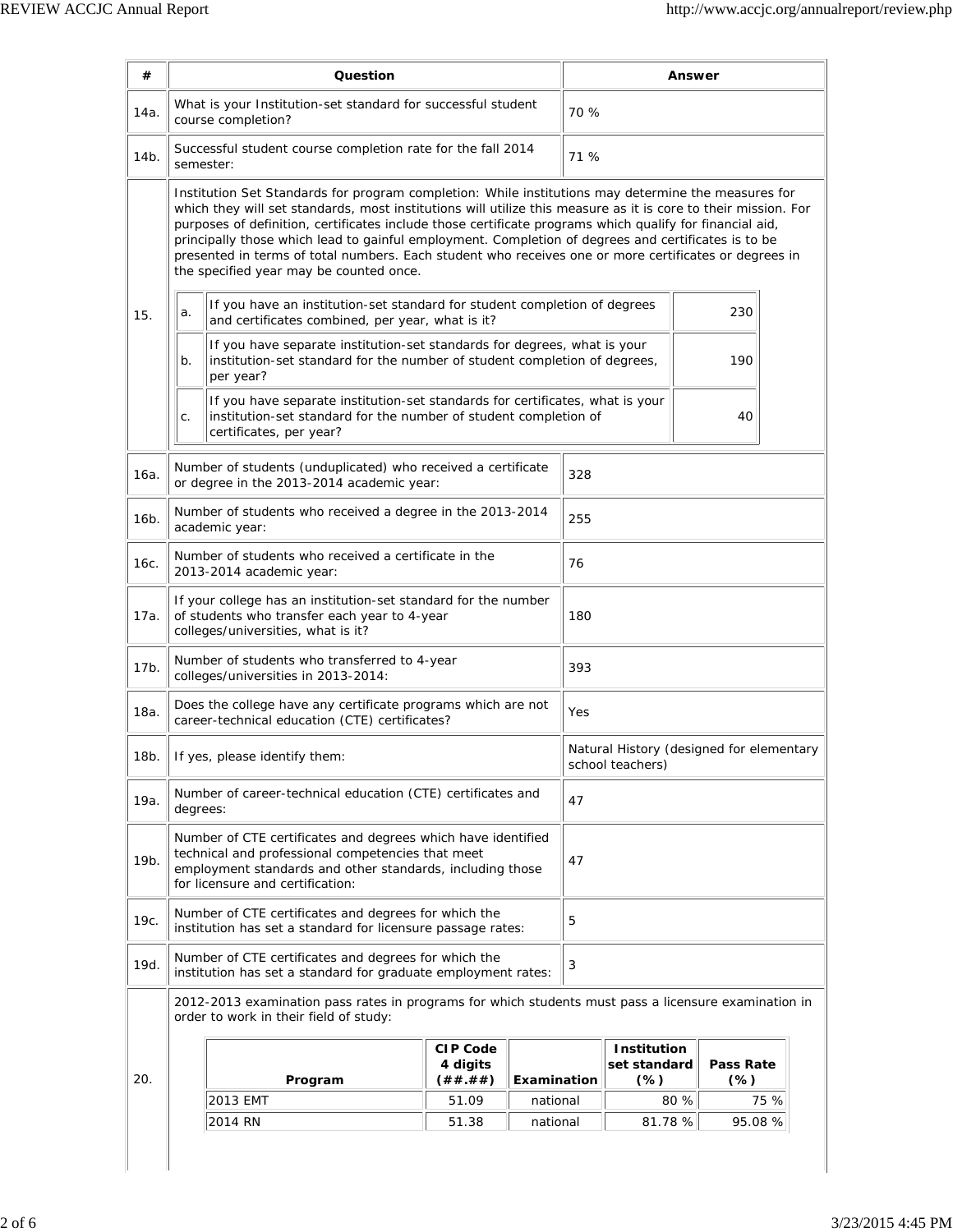|     | 2014 Registered Dental Assisting<br><b>RDA Law and Ethics</b>                                                                                                                                                                                                                                                                                                                                                                                                                                                                                                                                                                                                                                                                                                                                                                                                                                                                                                                                                                                                                                                                                                                                                                                                                                                                     | 51.06             | state                                    | 80 %                                         | 88 %                               |  |
|-----|-----------------------------------------------------------------------------------------------------------------------------------------------------------------------------------------------------------------------------------------------------------------------------------------------------------------------------------------------------------------------------------------------------------------------------------------------------------------------------------------------------------------------------------------------------------------------------------------------------------------------------------------------------------------------------------------------------------------------------------------------------------------------------------------------------------------------------------------------------------------------------------------------------------------------------------------------------------------------------------------------------------------------------------------------------------------------------------------------------------------------------------------------------------------------------------------------------------------------------------------------------------------------------------------------------------------------------------|-------------------|------------------------------------------|----------------------------------------------|------------------------------------|--|
|     | 2014 Registered Dental Assisting<br>Written                                                                                                                                                                                                                                                                                                                                                                                                                                                                                                                                                                                                                                                                                                                                                                                                                                                                                                                                                                                                                                                                                                                                                                                                                                                                                       | 51.06             | state                                    | 85 %                                         | 96 %                               |  |
|     | 2014 Registered Dental Assisting<br>Practical                                                                                                                                                                                                                                                                                                                                                                                                                                                                                                                                                                                                                                                                                                                                                                                                                                                                                                                                                                                                                                                                                                                                                                                                                                                                                     | 51.06             | state                                    | 70 %                                         | 65.25 %                            |  |
|     | 2012-2013 job placement rates for students completing certificate programs and CTE (career-technical<br>education) degrees:                                                                                                                                                                                                                                                                                                                                                                                                                                                                                                                                                                                                                                                                                                                                                                                                                                                                                                                                                                                                                                                                                                                                                                                                       |                   |                                          |                                              |                                    |  |
| 21. | Program                                                                                                                                                                                                                                                                                                                                                                                                                                                                                                                                                                                                                                                                                                                                                                                                                                                                                                                                                                                                                                                                                                                                                                                                                                                                                                                           |                   | <b>CIP Code</b><br>4 digits<br>( ## .##) | <b>Institution</b><br>set standard<br>$(\%)$ | Job<br>Placement<br>Rate $(\%)$    |  |
|     | RN Spring 2014 Graduates                                                                                                                                                                                                                                                                                                                                                                                                                                                                                                                                                                                                                                                                                                                                                                                                                                                                                                                                                                                                                                                                                                                                                                                                                                                                                                          |                   | 51.38                                    | 45 %                                         | 53.6%                              |  |
|     | Registered Dental Assisting                                                                                                                                                                                                                                                                                                                                                                                                                                                                                                                                                                                                                                                                                                                                                                                                                                                                                                                                                                                                                                                                                                                                                                                                                                                                                                       |                   | 51.06                                    | 70 %                                         | 75 %                               |  |
| 22. | Criteria Measured (i.e.<br>persistence, starting<br>salary, etc.)                                                                                                                                                                                                                                                                                                                                                                                                                                                                                                                                                                                                                                                                                                                                                                                                                                                                                                                                                                                                                                                                                                                                                                                                                                                                 | <b>Definition</b> |                                          |                                              | <b>Institution</b><br>set standard |  |
| 23. | Effective practice to share with the field: Describe examples of effective and/or innovative practices at<br>your college for setting institution-set standards, evaluating college or programmatic performance<br>related to student achievement, and changes that have happened in response to analyzing college or<br>program performance (1,350 character limit, approximately 250 words).<br>Major discussions this year continue to center on developmental math and English. A task<br>force was formed and various strategies to deal with struggling students are being<br>considered. The English and English Skills disciplines have been meeting to align their<br>curriculum, assignments, and expected outcomes through the composition sequence. In<br>addition, English Skills has piloted an accelerated course which combines the first and second<br>levels below transfer into a single one semester class. A new course outline has been<br>approved for Fall 2016 which will offer an alternative combination in which the second and<br>third levels below transfer would be offered in a one-semester class so that students entering<br>either at two or three levels below transfer would have the option of getting through the<br>sequence more quickly. Changes to the Math sequence is in progress. |                   |                                          |                                              |                                    |  |

# **Student Learning Outcomes and Assessment**

Note: Colleges were expected to achieve the proficiency level of Student Learning Outcomes assessment by fall 2012. At this time, colleges are expected to be in full compliance with the Accreditation Standards related to student learning outcomes and assessment. All courses, programs, and student and learning support activities of the college are expected to have student learning outcomes defined, so that ongoing assessment and other requirements of Accreditation Standards are met across the institution. In preparation for the 2016 reporting, please refer to the revised Accreditation Standards adopted June 2014.

| #   |         | Question                                                                                                      | Answer |  |
|-----|---------|---------------------------------------------------------------------------------------------------------------|--------|--|
|     | Courses |                                                                                                               |        |  |
| 24. | a.      | Total number of college courses:                                                                              | 1348   |  |
|     | b.      | Number of college courses with ongoing assessment of learning outcomes                                        | 1348   |  |
|     |         | Auto-calculated field: percentage of total:                                                                   | 100    |  |
|     |         | Programs                                                                                                      |        |  |
| 25. | a.      | Total number of college programs (all certificates and degrees, and other<br>programs as defined by college): | 86     |  |
|     | $b$ .   | Number of college programs with ongoing assessment of learning<br>outcomes                                    | 86     |  |
|     |         |                                                                                                               |        |  |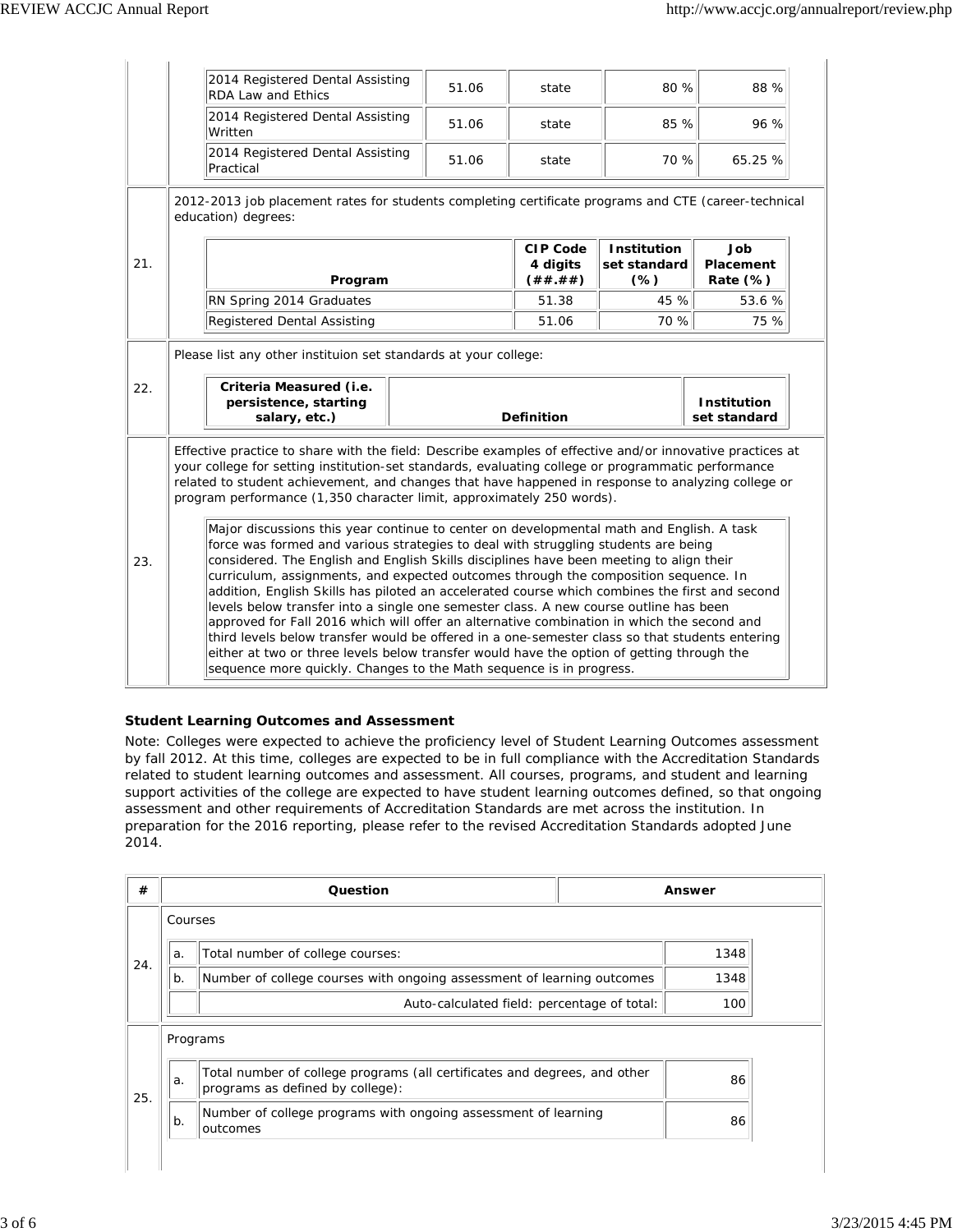|                                                                                                                                                                                                                                                                                                                               |                                                                                                                                                                                                                                                                                                                                                                                                                                                                                                                                                                                                                                                                                                                                                                                                                                                                                                                                                                                                                                                                                                                                                                                                                                                                                                                                                                                                                                          | Auto-calculated field: percentage of total:                                                                               |       | 100                                 |  |  |
|-------------------------------------------------------------------------------------------------------------------------------------------------------------------------------------------------------------------------------------------------------------------------------------------------------------------------------|------------------------------------------------------------------------------------------------------------------------------------------------------------------------------------------------------------------------------------------------------------------------------------------------------------------------------------------------------------------------------------------------------------------------------------------------------------------------------------------------------------------------------------------------------------------------------------------------------------------------------------------------------------------------------------------------------------------------------------------------------------------------------------------------------------------------------------------------------------------------------------------------------------------------------------------------------------------------------------------------------------------------------------------------------------------------------------------------------------------------------------------------------------------------------------------------------------------------------------------------------------------------------------------------------------------------------------------------------------------------------------------------------------------------------------------|---------------------------------------------------------------------------------------------------------------------------|-------|-------------------------------------|--|--|
|                                                                                                                                                                                                                                                                                                                               | Student and Learning Support Activities                                                                                                                                                                                                                                                                                                                                                                                                                                                                                                                                                                                                                                                                                                                                                                                                                                                                                                                                                                                                                                                                                                                                                                                                                                                                                                                                                                                                  |                                                                                                                           |       |                                     |  |  |
| 26.                                                                                                                                                                                                                                                                                                                           | Total number of student and learning support activities (as college has<br>a.<br>identified or grouped them for SLO implementation):                                                                                                                                                                                                                                                                                                                                                                                                                                                                                                                                                                                                                                                                                                                                                                                                                                                                                                                                                                                                                                                                                                                                                                                                                                                                                                     |                                                                                                                           |       | 16                                  |  |  |
|                                                                                                                                                                                                                                                                                                                               | b.                                                                                                                                                                                                                                                                                                                                                                                                                                                                                                                                                                                                                                                                                                                                                                                                                                                                                                                                                                                                                                                                                                                                                                                                                                                                                                                                                                                                                                       | Number of student and learning support activities with ongoing<br>assessment of learning outcomes:                        |       | 16                                  |  |  |
|                                                                                                                                                                                                                                                                                                                               |                                                                                                                                                                                                                                                                                                                                                                                                                                                                                                                                                                                                                                                                                                                                                                                                                                                                                                                                                                                                                                                                                                                                                                                                                                                                                                                                                                                                                                          | Auto-calculated field: percentage of total:                                                                               |       | 100                                 |  |  |
| 27.                                                                                                                                                                                                                                                                                                                           |                                                                                                                                                                                                                                                                                                                                                                                                                                                                                                                                                                                                                                                                                                                                                                                                                                                                                                                                                                                                                                                                                                                                                                                                                                                                                                                                                                                                                                          | URL(s) from the college website where prospective students<br>can find SLO assessment results for instructional programs: |       | http://www.marin.edu/SLO/index.html |  |  |
| 28.                                                                                                                                                                                                                                                                                                                           |                                                                                                                                                                                                                                                                                                                                                                                                                                                                                                                                                                                                                                                                                                                                                                                                                                                                                                                                                                                                                                                                                                                                                                                                                                                                                                                                                                                                                                          | Number of courses identified as part of the general education<br>(GE) program:                                            | 405   |                                     |  |  |
| 29.                                                                                                                                                                                                                                                                                                                           |                                                                                                                                                                                                                                                                                                                                                                                                                                                                                                                                                                                                                                                                                                                                                                                                                                                                                                                                                                                                                                                                                                                                                                                                                                                                                                                                                                                                                                          | Percent of GE courses with ongoing assessment of GE learning<br>outcomes:                                                 | 100 % |                                     |  |  |
| 30.                                                                                                                                                                                                                                                                                                                           |                                                                                                                                                                                                                                                                                                                                                                                                                                                                                                                                                                                                                                                                                                                                                                                                                                                                                                                                                                                                                                                                                                                                                                                                                                                                                                                                                                                                                                          | Do your institution's GE outcomes include all areas identified<br>in the Accreditation Standards?                         | Yes   |                                     |  |  |
| 31.                                                                                                                                                                                                                                                                                                                           |                                                                                                                                                                                                                                                                                                                                                                                                                                                                                                                                                                                                                                                                                                                                                                                                                                                                                                                                                                                                                                                                                                                                                                                                                                                                                                                                                                                                                                          | Number of GE courses with Student Learning Outcomes<br>mapped to GE program Student Learning Outcomes:                    | 405   |                                     |  |  |
| 32.                                                                                                                                                                                                                                                                                                                           |                                                                                                                                                                                                                                                                                                                                                                                                                                                                                                                                                                                                                                                                                                                                                                                                                                                                                                                                                                                                                                                                                                                                                                                                                                                                                                                                                                                                                                          | Number of Institutional Student Learning Outcomes defined:                                                                | 5     |                                     |  |  |
| 33.                                                                                                                                                                                                                                                                                                                           | Percentage of college instructional programs and student and<br>learning support activities which have Institutional Student<br>Learning Outcomes mapped to those programs (courses) and<br>activities (student and learning support activities).                                                                                                                                                                                                                                                                                                                                                                                                                                                                                                                                                                                                                                                                                                                                                                                                                                                                                                                                                                                                                                                                                                                                                                                        |                                                                                                                           | 100 % |                                     |  |  |
| 34.                                                                                                                                                                                                                                                                                                                           | Percent of institutional outcomes (ILOs) with ongoing<br>100 %<br>assessment of learning outcomes:                                                                                                                                                                                                                                                                                                                                                                                                                                                                                                                                                                                                                                                                                                                                                                                                                                                                                                                                                                                                                                                                                                                                                                                                                                                                                                                                       |                                                                                                                           |       |                                     |  |  |
|                                                                                                                                                                                                                                                                                                                               | Effective practice to share with the field: Describe effective and/or innovative practices at your college for<br>measuring ILOs, documenting accomplishment of ILOs in non-instructional areas of the college, informing<br>college faculty, staff, students, and the public about ILOs, or other aspects of your ILO practice (1,350<br>character limit, approximately 250 words).                                                                                                                                                                                                                                                                                                                                                                                                                                                                                                                                                                                                                                                                                                                                                                                                                                                                                                                                                                                                                                                     |                                                                                                                           |       |                                     |  |  |
| 35.                                                                                                                                                                                                                                                                                                                           | Faculty track student performance on one or more of the college-wide rubrics and report<br>results using an excel tracking tool. Data, once entered by faculty, are submitted to SLOAC,<br>which aggregates the data and posts results periodically on the college SLO website. Students<br>can link to course information including SLOs on the College's website. They also get<br>information on degrees and certificate requirements and outcomes via a link on the home<br>page. In light of the Student Success and Support Programs initiative and California<br>Community Colleges System Scorecard, previously established student learning outcomes for<br>College of Marin student services units have been evaluated to assess their alignment with<br>institutional priorities, student services best practices for each area, and contributions to<br>COM\'s Strategic Plan and System Scorecard. Data analysis of progress around retention,<br>completion, and other scorecard metrics is being conducted and this information will be used<br>in the formulation of objectives and intended outcomes for orientation, student education<br>plan development, alert and intervention efforts, and other student success-related initiatives<br>in the 2015-2018 Strategic Plan. Dashboards that track resources, activities, and outcomes<br>and tie back to the System Scorecard are being created for each initiative. |                                                                                                                           |       |                                     |  |  |
| Each of the following narrative responses is limited to 250 words. As you develop your responses,<br>please be mindful of success stories that can be reported in the last question of this section. We<br>look forward to including this information from colleges in our report to the Commission and the<br>field in June. |                                                                                                                                                                                                                                                                                                                                                                                                                                                                                                                                                                                                                                                                                                                                                                                                                                                                                                                                                                                                                                                                                                                                                                                                                                                                                                                                                                                                                                          |                                                                                                                           |       |                                     |  |  |
| 36.                                                                                                                                                                                                                                                                                                                           | Please discuss alignment of student learning outcomes at your institution, from institutional and course to<br>program level. Describe your activities beyond crosswalking or charting all outcomes to courses in a<br>program (often called "mapping"), to analysis and implementation of alignment in the planning of<br>curriculum and delivery of instruction. Discuss how the alignment effort has resulted in changes of<br>expected outcomes and/or how students' programs of study have been clarified. Note whether the<br>described practices apply to all instructional programs at the college (1,350 character limit,<br>approximately 250 words).                                                                                                                                                                                                                                                                                                                                                                                                                                                                                                                                                                                                                                                                                                                                                                          |                                                                                                                           |       |                                     |  |  |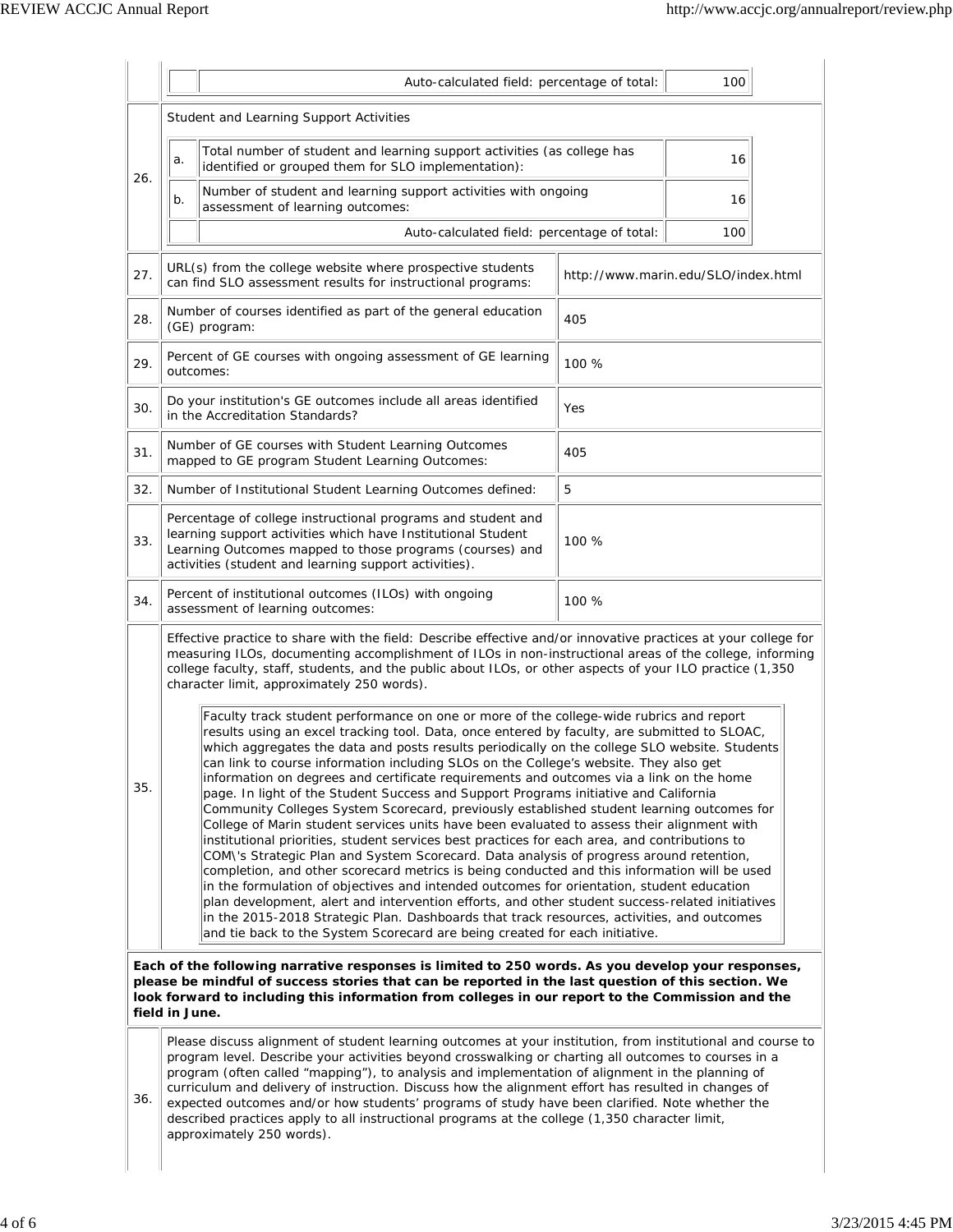|     | The College continues to create and update pathways worksheets for each of its degrees and<br>certificates. Students are able to map out and track progress toward achieving their goals. All<br>courses for degrees and GE programs address alignment in a program/discipline matrix that<br>is updated every three years and available on the SLO web page. Each program of study is<br>unique in how it approaches an alignment process. For example: for the new curriculum to be<br>implemented for first year students in Nursing in Fall 2015, there are six Program Learning<br>Outcomes: Patient-Centered Care, Clinical Judgment/Evidence-based Practice,<br>Teamwork/Collaboration, Informatics Competency, Quality Improvement and Patient Safety,<br>and Professionalism. These outcomes characterize what the graduate will be able to do in the<br>practice of nursing at program completion. They have been leveled throughout the two years<br>of the program and courses are sequenced and leveled in order for students to meet these<br>outcomes in progression with their expected knowledge acquisition. In Court Reporting, the<br>curriculum has been completely revised so that various course sequences align with specific<br>SLOs related to skills and speed attainment as well as required content.                                                                                                               |  |  |  |
|-----|-------------------------------------------------------------------------------------------------------------------------------------------------------------------------------------------------------------------------------------------------------------------------------------------------------------------------------------------------------------------------------------------------------------------------------------------------------------------------------------------------------------------------------------------------------------------------------------------------------------------------------------------------------------------------------------------------------------------------------------------------------------------------------------------------------------------------------------------------------------------------------------------------------------------------------------------------------------------------------------------------------------------------------------------------------------------------------------------------------------------------------------------------------------------------------------------------------------------------------------------------------------------------------------------------------------------------------------------------------------------------------------------------------------------------------------------------|--|--|--|
|     | Describe the various communication strategies at your college to share SLO assessment results for usage<br>by internal and external audiences. Explain how communications take into account how the information is<br>expected to influence the behavior or decisions of particular audiences. Discuss how communication of<br>student learning outcomes assessment information and results impacts student behavior and<br>achievement (1,350 character limit, approximately 250 words).                                                                                                                                                                                                                                                                                                                                                                                                                                                                                                                                                                                                                                                                                                                                                                                                                                                                                                                                                       |  |  |  |
| 37. | Instructors inform students of and use SLOs when designing exam questions, instructional<br>materials, and assessment rubrics for specific assignments. Communication of SLOs and<br>assessment results impacts student behavior by helping students prioritize learning,<br>determine relevance of learning materials and experiences, and interpret grades relative to<br>what is expected in specific assignments. Understanding outcomes in advance makes<br>students more successful on subsequent assignments. Dashboard data for course success and<br>retention rates are available to programs to analyze student access and success and to<br>support allocation requests. Based on analyses of developmental English and math, a Basic<br>Skills Master Plan will be implemented in the coming year. Student success data has also<br>informed college wide discussions about Student Success Act requirements. A First Year<br>Experience and other learning communities are offered pairing developmental English and<br>Counseling classes in order to more effectively reach students. An early intervention system<br>has been successful where faculty can request immediate help for students who are<br>struggling academically or otherwise. The English Department supports a face-to-face and<br>online Writing Center for students across disciplines in order to improve the college-wide<br>written communication SLO. |  |  |  |
| 38. | Explain how dialog and reporting of SLO assessment results takes place at the departmental and<br>institutional levels. Note whether practices involve all programs at the college. Illustrate how dialog and<br>reporting impact program review, institutional planning, resource allocation, and institutional<br>effectiveness (1,350 character limit, approximately 250 words).                                                                                                                                                                                                                                                                                                                                                                                                                                                                                                                                                                                                                                                                                                                                                                                                                                                                                                                                                                                                                                                             |  |  |  |
|     | ID.<br>Specific participatory governance committees and the Curriculum Committee review the<br>Access and Success, Curriculum, SLO and Point of Improvement sections of the full program<br>reviews which are available online. Informal discussions take place at governance committee<br>and senate meetings, department meetings, and among faculty across disciplines working on<br>specific strategies for improvement. Teams of faculty, counselors and librarians form Faculty<br>Inquiry Groups, chose an outcome to research, and report their findings at college wide<br>presentations. One FIG studied the cost of textbooks in the math gateway course. A pilot was<br>launched this year in which a math instructor agreed to use an older edition, which could be<br>purchased a fraction of the cost. The library purchased a class set to loan to all students in<br>the class for the semester. The pass rate was significantly higher than for classes without this<br>program. Medical Assisting received funds for a model of upper arm muscles with visible<br>inside anatomy to teach how to perform injections. Classes using this model have had a 95%<br>pass rate. Institutional student achievement reports are being used in the development of the<br>next Strategic Plan including objectives concerning enrollment management, distance<br>education, student equity, and a basic skills master plan.           |  |  |  |
|     | Please share with us two or three success stories about the impacts of SLO practices on student learning,<br>achievement, and institutional effectiveness. Describe the practices which led to the success (1,350)<br>character limit, approximately 250 words).                                                                                                                                                                                                                                                                                                                                                                                                                                                                                                                                                                                                                                                                                                                                                                                                                                                                                                                                                                                                                                                                                                                                                                                |  |  |  |
| 39. | The Library has increased its emphasis on supporting the college wide Information Literacy<br>SLO for students across all disciplines. The number of faculty who bring students to the<br>library for information literacy trainings has dramatically increased, and librarians prepare<br>assignment and course-specific LibGuides for courses that depend upon library research. The<br>English professors staff a face-to-face and online Writing Center to work with students across<br>disciplines on writing assignments. This effort is in response to the college-wide Written                                                                                                                                                                                                                                                                                                                                                                                                                                                                                                                                                                                                                                                                                                                                                                                                                                                          |  |  |  |